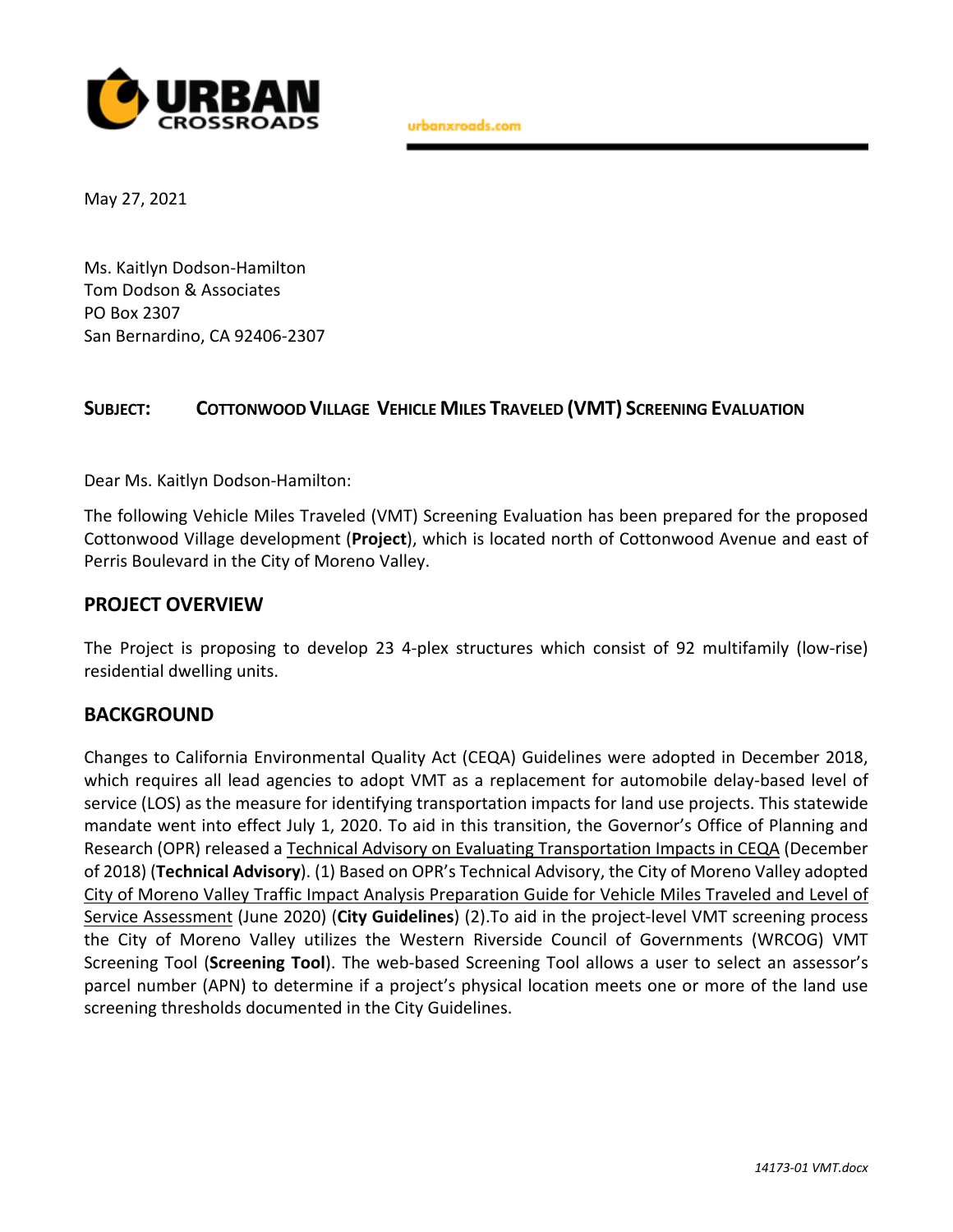Ms. Kaitlyn Dodson-Hamilton Tom Dodson & Associates May 27, 2021 Page 2 of 5

## **PROJECT SCREENING**

The County Guidelines provides details on appropriate screening criteria that can be used to identify when a proposed land use project is anticipated to result in a less than significant impact without conducting a more detailed analysis. Screening thresholds are broken into the following three steps:

- Step 1: Transit Priority Area (TPA) Screening
- Step 2: Low VMT Area Screening
- Step 3: Project Type Screening

A land use project need only to meet one of the above screening thresholds to result in a less than significant impact.

## **TPA SCREENING**

Consistent with guidance identified in the Technical Advisory, County Guidelines note that projects located within a Transit Priority Area (TPA) (i.e., within [1](#page-1-0)/2 mile of an existing "major transit stop"<sup>1</sup> or an existing stop along a "high-quality transit corridor"<sup>[2](#page-1-1)</sup>) may be presumed to have a less than significant impact absent substantial evidence to the contrary. However, the presumption may not be appropriate if a project:

- Has a Floor Area Ratio (FAR) of less than 0.75;
- Includes more parking for use by residents, customers, or employees of the project than required by the jurisdiction (if the jurisdiction requires the project to supply parking);
- Is inconsistent with the applicable Sustainable Communities Strategy (as determined by the lead agency, with input from the Metropolitan Planning Organization); or
- Replaces affordable residential units with a smaller number of moderate- or high-income residential units.

Based on the Screening Tool results presented in Attachment A, the Project site is not located within  $\frac{1}{2}$ mile of an existing major transit stop, or along a high-quality transit corridor.

#### **TPA screening criteria is not met.**



<span id="page-1-0"></span> $1$  Pub. Resources Code, § 21064.3 ("Major transit stop' means a site containing an existing rail transit station, a ferry terminal served by either a bus or rail transit service, or the intersection of two or more major bus routes with a frequency of service interval of 15 minutes or less during the morning and afternoon peak commute periods.").

<span id="page-1-1"></span><sup>2</sup> Pub. Resources Code, § 21155 ("For purposes of this section, a high-quality transit corridor means a corridor with fixed route bus service with service intervals no longer than 15 minutes during peak commute hours.").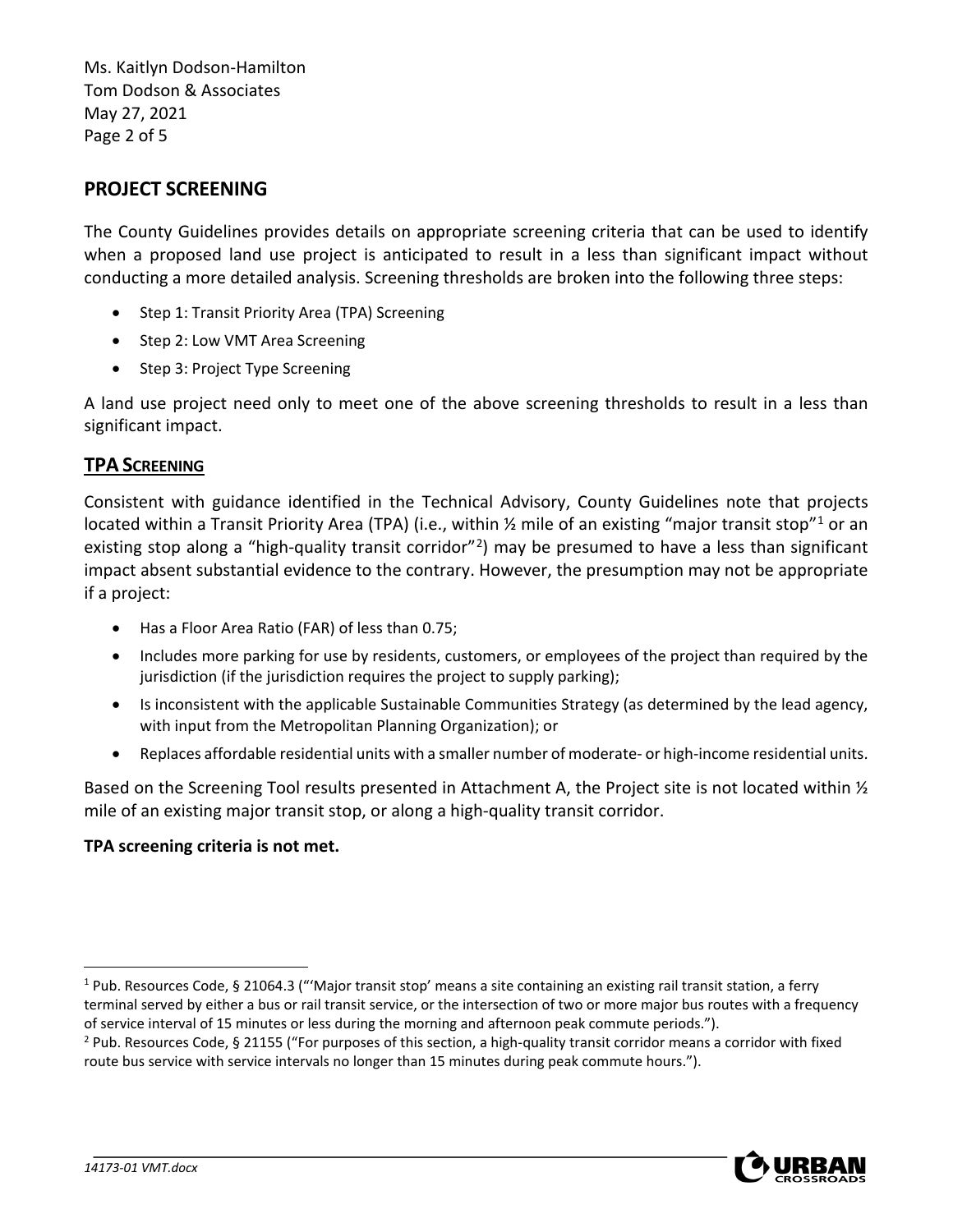Ms. Kaitlyn Dodson-Hamilton Tom Dodson & Associates May 27, 2021 Page 3 of 5

## **LOW VMT AREA SCREENING**

City Guidelines also states that, "residential and office projects located within a low VMT-generating area may be presumed to have a less than significant impact absent substantial evidence to the contrary. In addition, other employment-related and mixed-use land use projects may qualify for the use of screening if the project can reasonably be expected to generate VMT per resident, per worker, or per service population that is similar to the existing land uses in the low VMT area." $3$ 

The City uses the WRCOG screening tool to determine low areas of VMT. The screening tool uses the sub-regional Riverside Transportation Analysis Model (RIVTAM) to measure VMT performance within individual traffic analysis zones (TAZs) within the region. The Project's physical location based on parcel number is input into the Screening Tool to determine project generated VMT as compared to the City's impact threshold. The parcel containing the proposed Project was selected and measure of VMT used is VMT per capita based on the Project's residential land use. The Project resides within TAZ 3,806 and based on the screening tool was found to generate 8.43 VMT per capita, whereas the City's impact threshold (i.e., City of Moreno Valley VMT per capita) is 12.79 VMT per capita. As a secondary check, the underlying land use assumptions contained within TAZ 3,806 were also reviewed to ensure that the Project's land use is consistent with that modeled within its respective TAZ. TAZ 3,806 was found to include significant levels of population and households, which is consistent with the Project's intended residential land use.

## **Low VMT Area screening criteria is met.**

## **PROJECT TYPE SCREENING**

The City Guidelines identify that local serving retail with buildings less than 50,000 square feet or other local serving essential services (e.g., day care centers, public schools, medical/dental office buildings, etc.) are presumed to have a less than significant impact absent substantial evidence to the contrary. In addition, small projects anticipated to generate low traffic volumes (i.e., fewer than 400 daily trips) and by association low greenhouse gas (GHG) emissions are also assumed to cause a less than significant impact. Trips generated by the Project's proposed land use have been estimated based on trip generation rates collected by the Institute of Transportation Engineers (ITE) Trip Generation Manual, 10th Edition, 2017. (3) The Project is anticipated to generate 674 vehicle trip-ends per day above the 400 daily trip threshold. (See Attachment B)

## **Project Type screening criteria is not met.**



<span id="page-2-0"></span><sup>&</sup>lt;sup>3</sup> City Guidelines; page 23.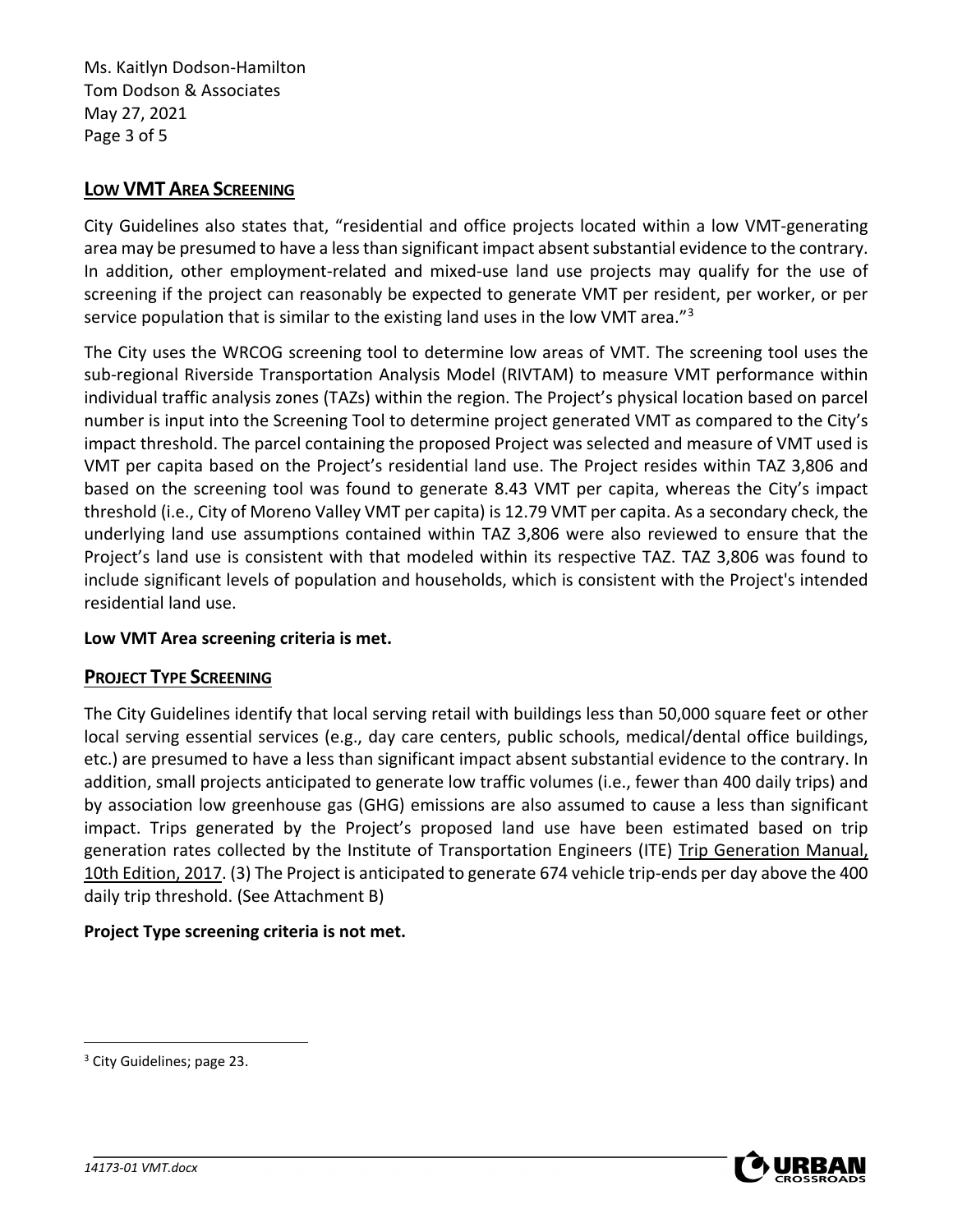Ms. Kaitlyn Dodson-Hamilton Tom Dodson & Associates May 27, 2021 Page 4 of 5

## **CONCLUSION**

Based on our review of applicable VMT screening thresholds, the Project meets the Project Type screening. The project would therefore be assumed to result in a less than significant VMT impact; no additional VMT analysis is required.

If you have any questions, please contact me directly at 949-660-1994.

Respectfully submitted,

URBAN CROSSROADS, INC.

Alexander So Senior Analyst

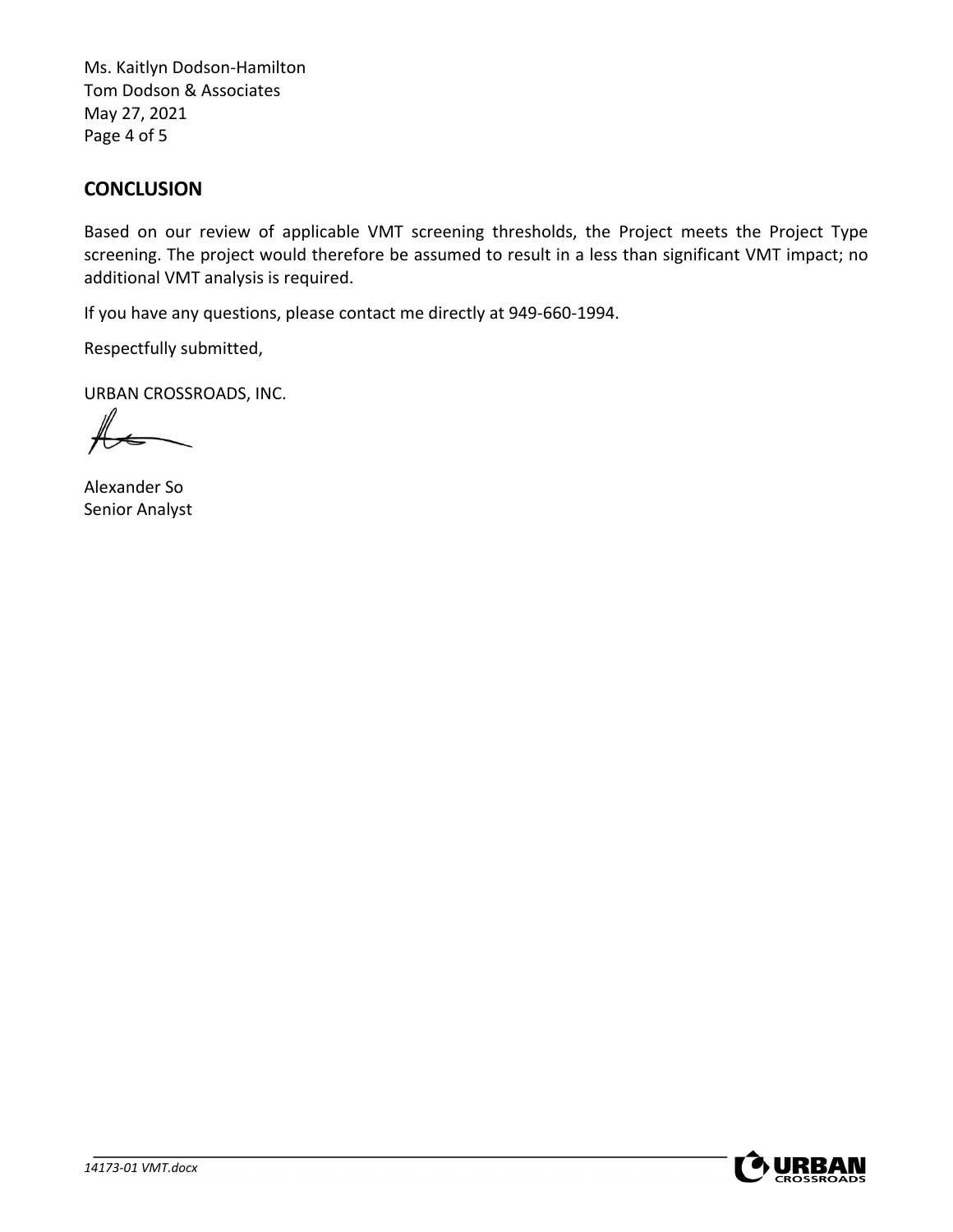Ms. Kaitlyn Dodson-Hamilton Tom Dodson & Associates May 27, 2021 Page 5 of 5

# **REFERENCES**

- 1. **Office of Planning and Research.** *Technical Advisory on Evaluating Transportation Impacts in CEQA.*  State of California : s.n., December 2018.
- 2. **City of Moreno Valley.** *Traffic Impact Analysis Peparation Guide for Vehicle Miles Traveled and Level of Service Assessment.* City of Moreno Valley : s.n., June 2020.
- 3. **Institute of Transportation Engineers.** *Trip Generation Manual.* 10th Edition. 2017.

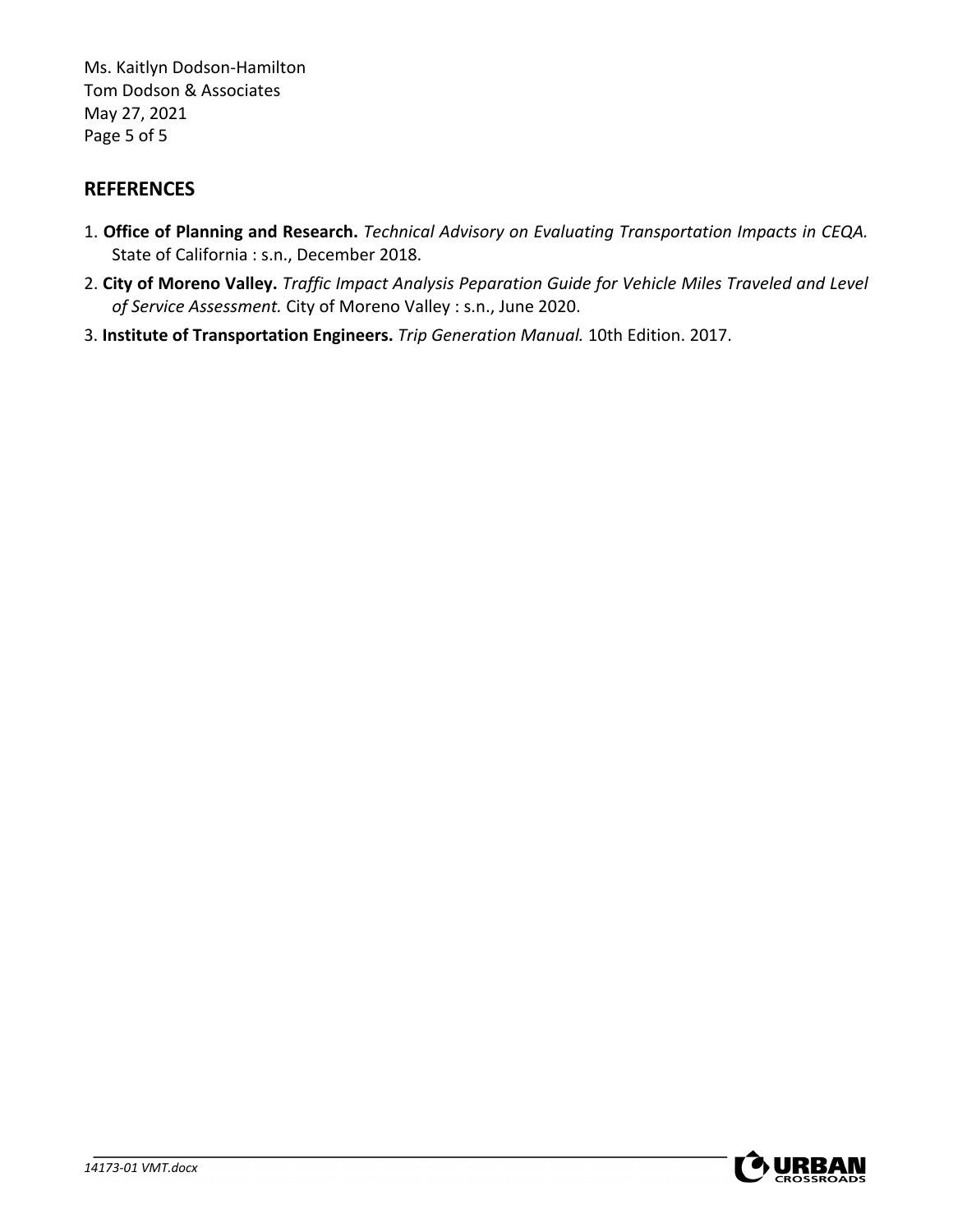**ATTACHMENT A: WRCOG SCREENING TOOL**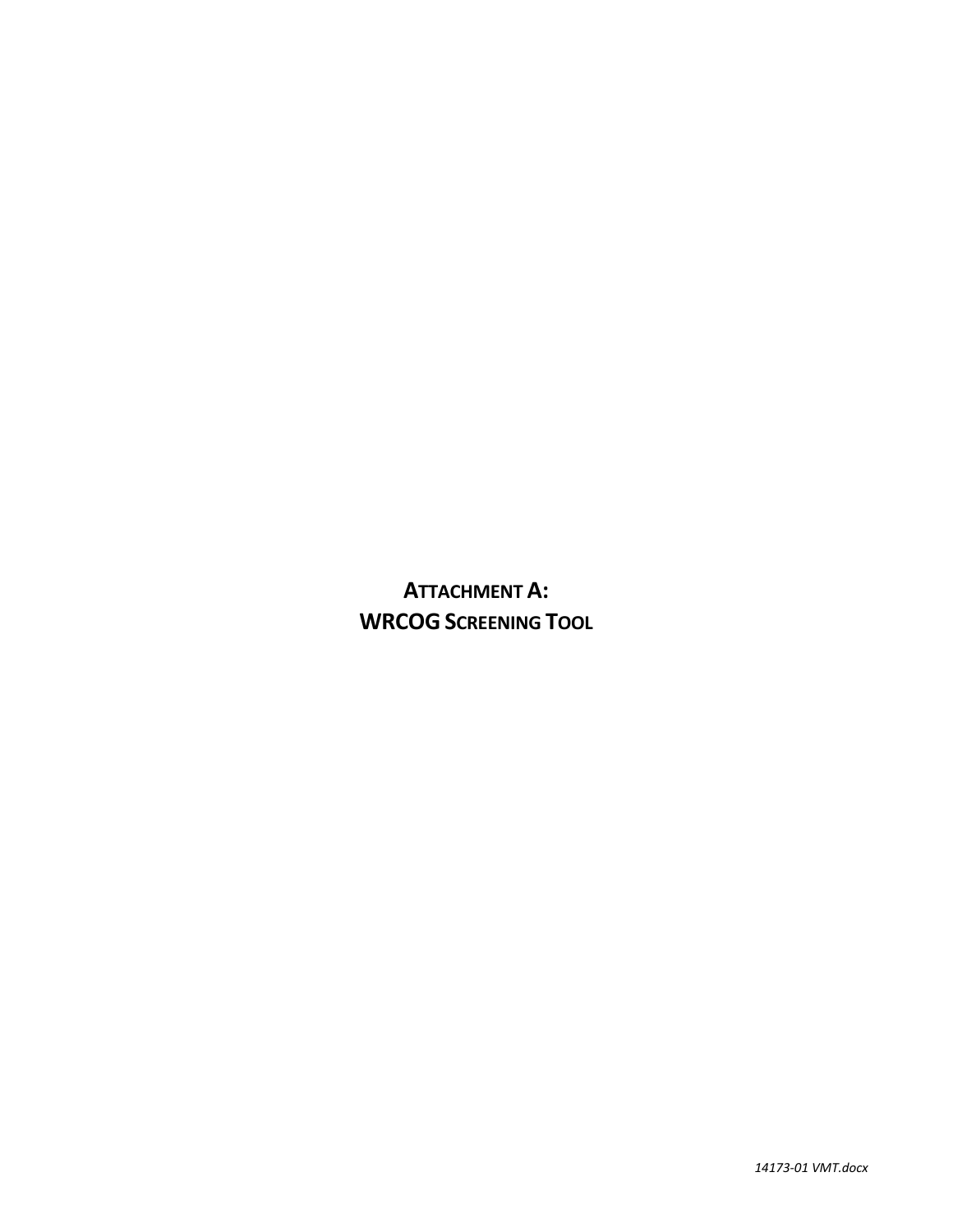Ms. Kaitlyn Dodson-Hamilton Tom Dodson & Associates May 27, 2021 Page 2 of 4



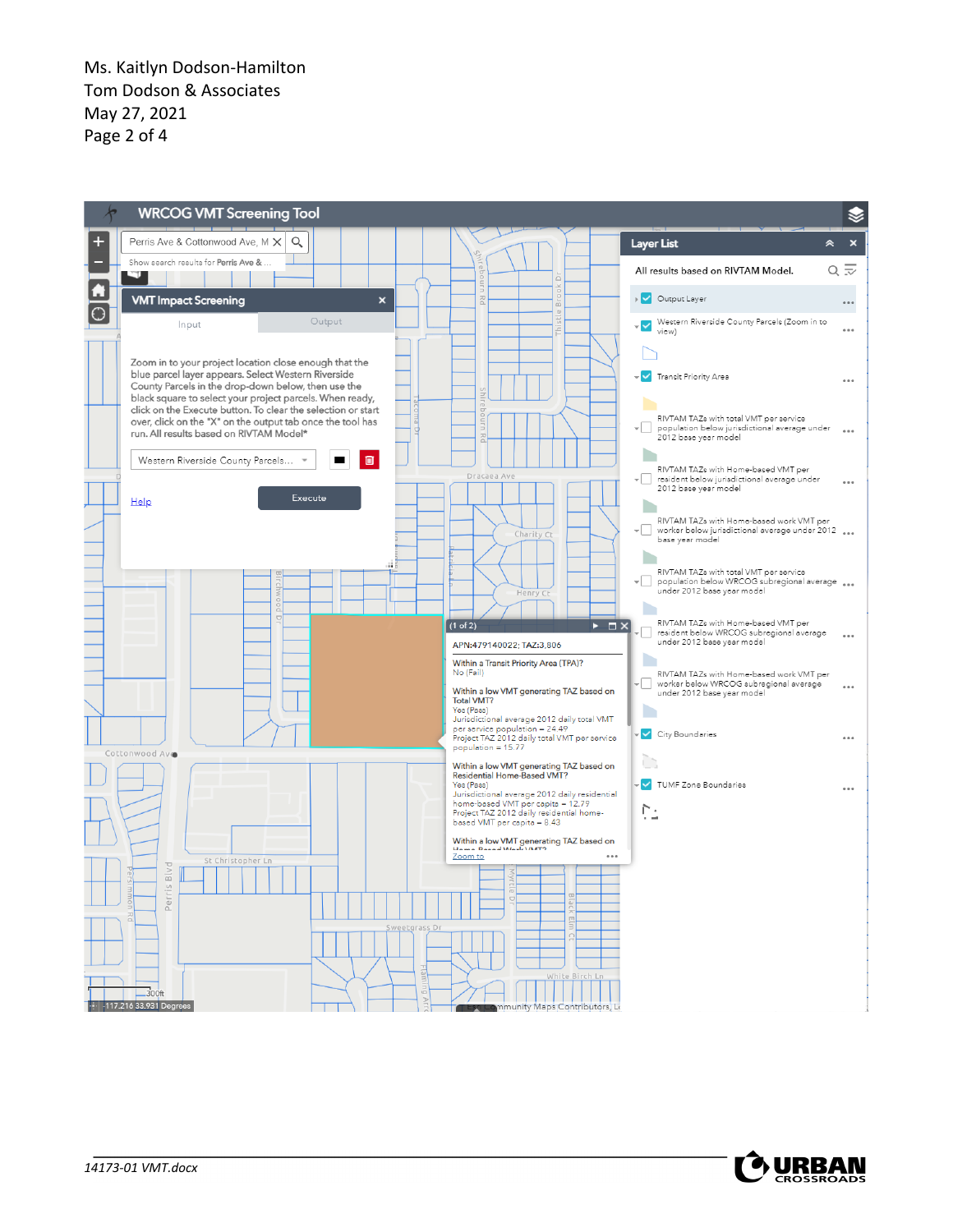Ms. Kaitlyn Dodson-Hamilton Tom Dodson & Associates May 27, 2021 Page 3 of 4

> **ATTACHMENT B: PROJECT TRIP GENERATION**